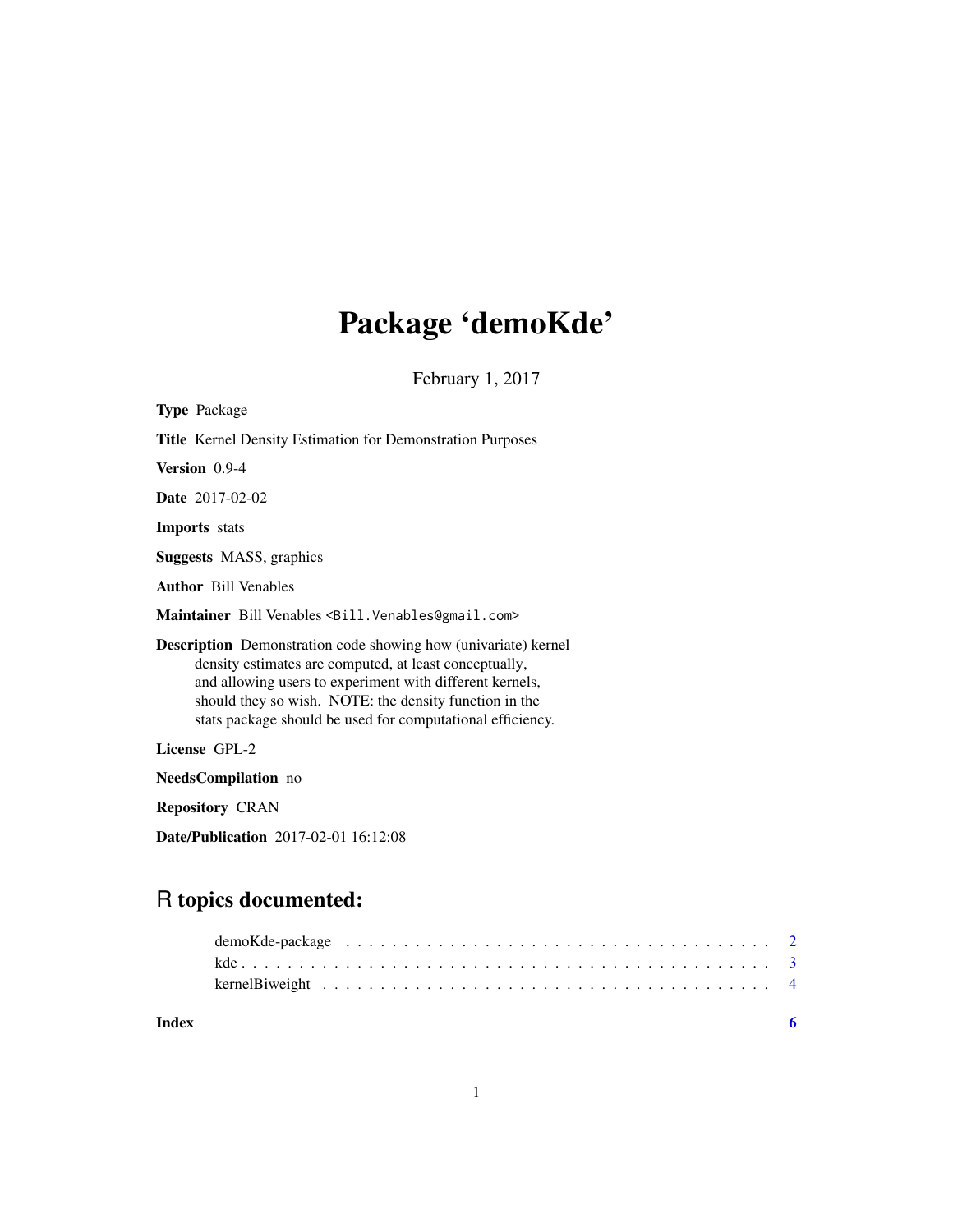#### Description

Teaching demonstration code for kernel density estimates. KDEs are computed in native R code directly from the definition. Kernels may be supplied as a function in a standard form, thus allowing alternative kernel functions to be devised and empirically investigated. A wide selection of kernel function is also provided with the package.

#### Details

| Package: | demoKde    |
|----------|------------|
| Type:    | Package    |
| Version: | $0.9 - 4$  |
| Date:    | 2017-02-02 |
| License: | $GPI - 2$  |

#### Author(s)

Bill Venables

Maintainer: Bill Venables, <Bill.Venables@gmail.com>

#### References

See [http://en.wikipedia.org/wiki/Kernel\\_\(statistics\)](http://en.wikipedia.org/wiki/Kernel_(statistics)) for details of the kernel functions.

#### See Also

[density](#page-0-0)

#### Examples

```
if(require("graphics")) {
 with(MASS::Boston, {
     Criminality <- log(crim)
     hist(Criminality, freq=FALSE, main="", border="grey", las=1)
     lines(stats::density(Criminality), col="skyblue", lwd=8)
     lines(kde(Criminality))
     lines(kde(Criminality, kernel = kernelUniform), col="red")
     rug(jitter(Criminality), col="blue")
     legend("topright", c("density histogram",
        "KDE gaussian (denstiy)", "KDE gaussian (kde)",
       "KDE rectangular (kde)"), lty = "solid", lwd=c(1,8,1,1),
```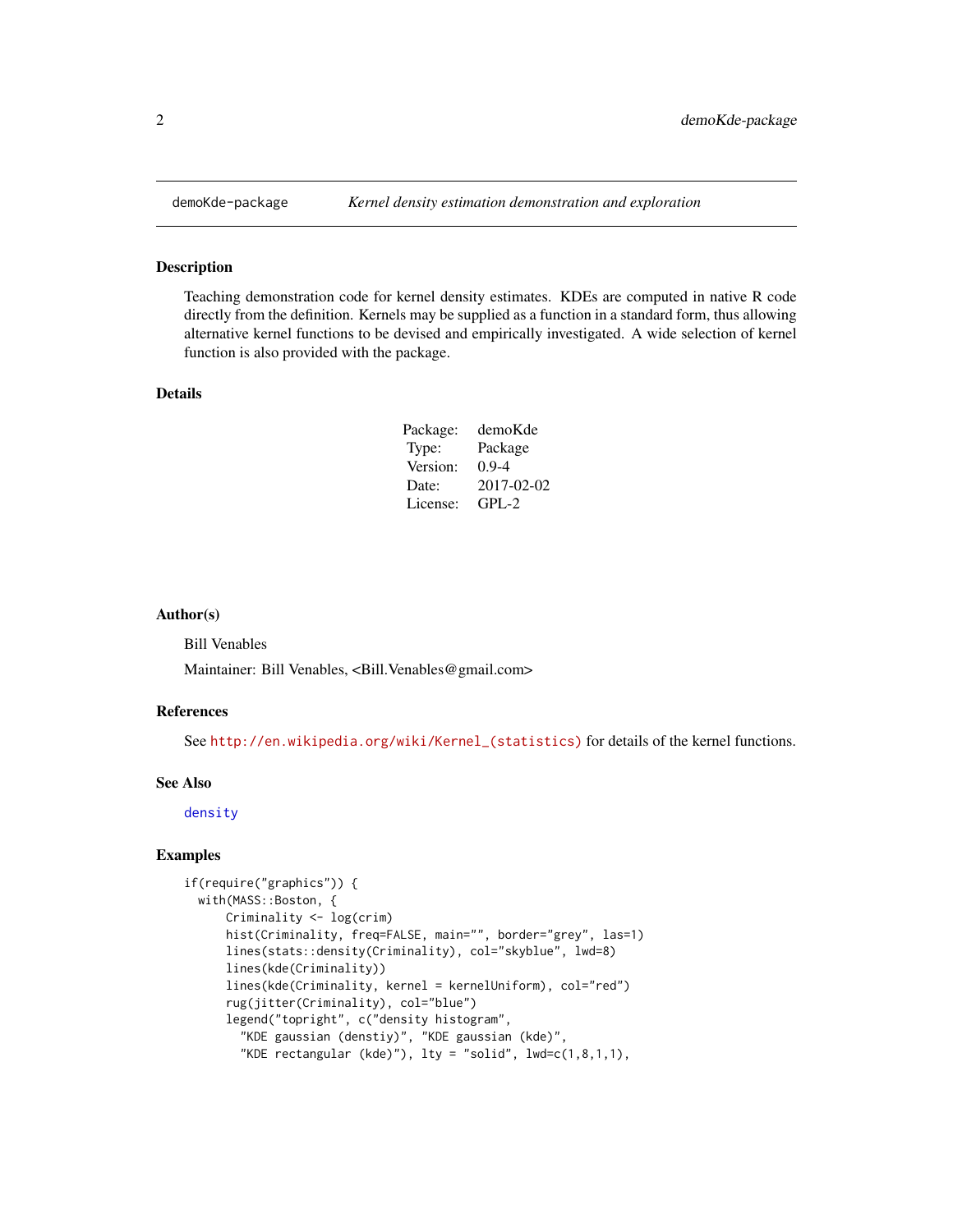```
col=c("grey", "skyblue", "black", "red"), bty="n")
 })
}
```
<span id="page-2-1"></span>

kde *Univariate kernel density estimation directly in R code.*

#### Description

This function behaves similarly to the density function of the stats package, but uses only R code. It is a demonstration function intended to show how kernel density estimates are computed, at least conceptually. Unlike density, the kernel may be supplied as an R function in a standard form. Example kernel functions are provided. For computational efficiency, the density function of the stats package is far superior.

#### Usage

```
kde(x, bw = bw.nrd0, kernel = kernelGaussian, n = 4096,from = min(x) - 3 * sd, to = max(x) + 3 * sd,
   adjust = 1, ...)
```
#### **Arguments**

| $\mathsf{x}$ | Univeriate sample. Must be numeric.                                                                                                                                                    |
|--------------|----------------------------------------------------------------------------------------------------------------------------------------------------------------------------------------|
| bw           | Either an explicit numeric bandwidth to be used for the kernel, or a function<br>used to calculate it.                                                                                 |
| kernel       | The kernel function to be used. Must have the same argument sequence as<br>kernelGaussian, with the same meanings.                                                                     |
| n            | Then number of points covering the range at which to evaluate the KDE. More<br>gives a smoother display of the result; fewer gives a quicker and more memory<br>efficient computation. |
| from         | Lower boundary for the computed KDE.                                                                                                                                                   |
| to           | Upper boundary for the computed KDE.                                                                                                                                                   |
| adjust       | Adjustment factor to be used for the bandwidth.                                                                                                                                        |
|              | Additional arguments, if needed, to be supplied to the kernel function.                                                                                                                |

#### Details

This is a demonstration function intended to show, via R code, the way in which a kernel density estimate is computed.

For samples which are not too large the computation is reasonably efficient, but for serious computations the standard function [density](#page-0-0), or some alternative, should be used.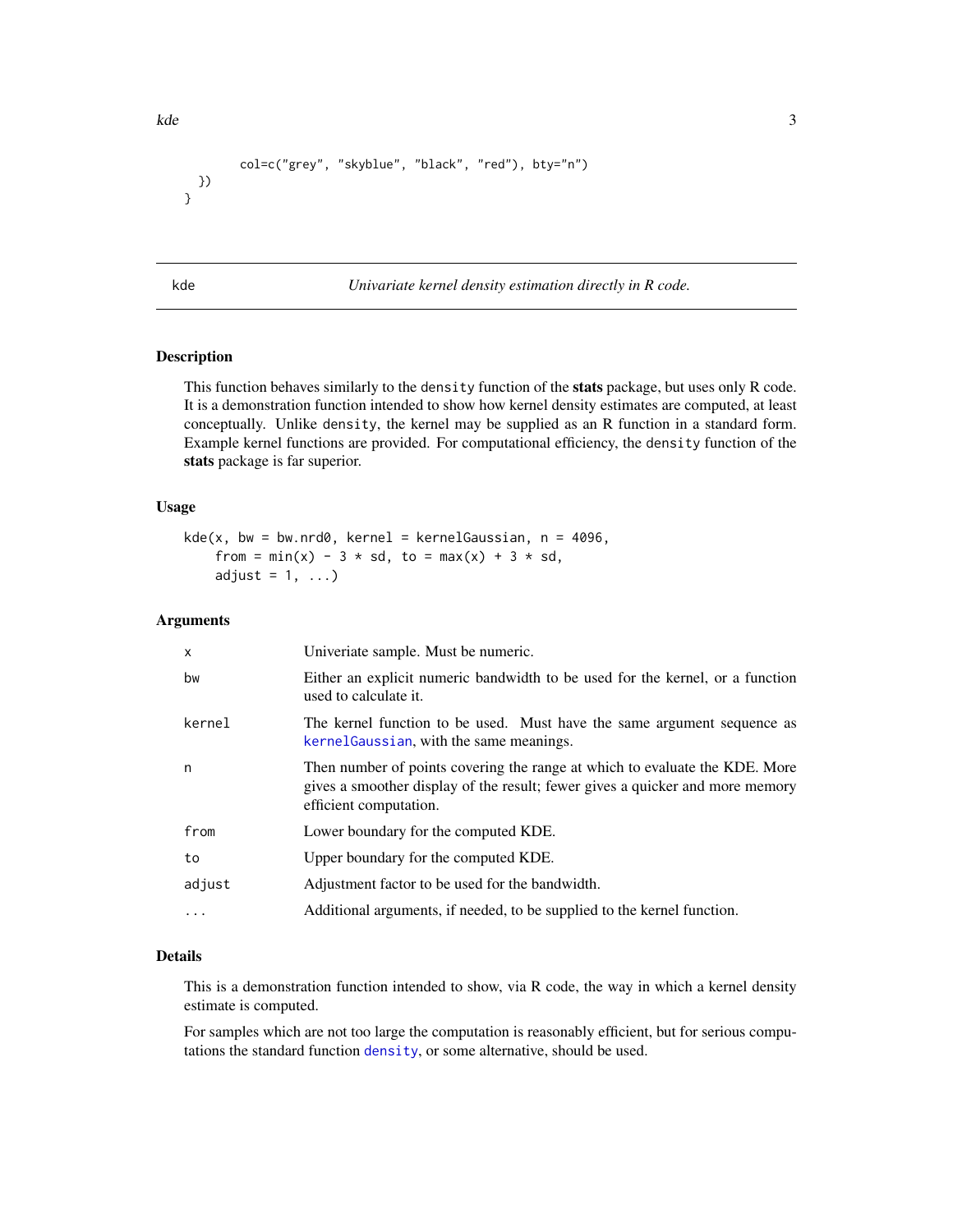#### <span id="page-3-0"></span>Value

An object of class "density", with essentially the same structure as objects generated by the density of the stats package. plot and allied methods should apply.

#### Note

Demonstration code only!

#### Author(s)

Bill Venables

#### See Also

[kernelBiweight](#page-3-2) and aliases; [density](#page-0-0).

#### Examples

```
if(require("graphics")) {
 with(MASS::geyser, {
     hist(waiting, freq=FALSE, main="", border="grey", las=1)
     lines(stats::density(waiting), col="skyblue", lwd=8)
     lines(kde(waiting))
     lines(kde(waiting, kernel = kernelUniform), col="red")
      rug(jitter(waiting), col="blue")
      legend("topleft", c("density histogram",
       "KDE gaussian (denstiy)", "KDE gaussian (kde)",
        "KDE rectangular (kde)"), lty = "solid", lwd=c(1,8,1,1),col=c("grey", "skyblue", "black", "red"), bty="n")
 })
}
```
<span id="page-3-2"></span>kernelBiweight *Kernel functions for use with kde*

#### <span id="page-3-1"></span>Description

These functions, all with idenical argument lists, provide kernel functions for use with the KDE function.

#### Usage

```
kernelBiweight(x, mean = 0, sd = 1)
kernelCosine(x, mean = 0, sd = 1)kernelEpanechnikov(x, mean = 0, sd = 1)
kernelGaussian(x, mean = 0, sd = 1)kernelLogistic(x, mean = 0, sd = 1)
kernelOptCosine(x, mean = 0, sd = 1)
```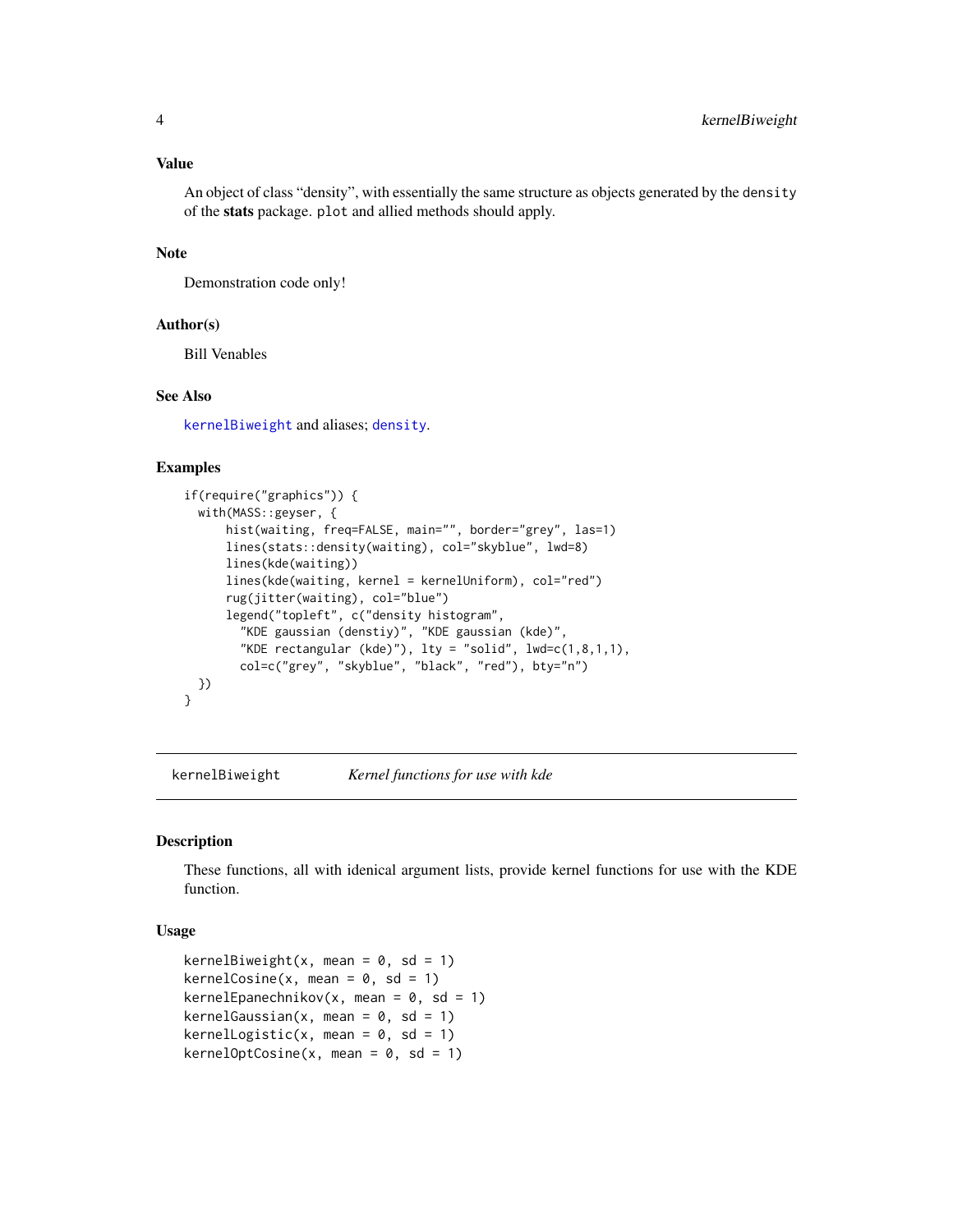#### <span id="page-4-0"></span>kernelBiweight 5

```
kernelRectangular(x, mean = 0, sd = 1)
kernelSquaredCosine(x, mean = 0, sd = 1)
kernelTriangular(x, mean = 0, sd = 1)
kernelTricube(x, mean = 0, sd = 1)
kernelTriweight(x, mean = 0, sd = 1)
kernelUniform(x, mean = 0, sd = 1)
```
#### Arguments

| X    | Values for which the kernel function is to be evaluated.        |
|------|-----------------------------------------------------------------|
| mean | Mean (or location parameter) of the kernel function.            |
| sd   | Standard deviation (or scale parameter) of the kernel function. |

#### Details

These are all continuous, symmetric probability density functions parametrised by a location and scale parameter, here taken to be the mean and standard deviation respectively. Most have finite support, he two exceptions here being kernelGaussian and kernelLogistic, which have unbounded support.

The functions provided cover all those listed in [http://en.wikipedia.org/wiki/Kernel\\_\(statistics\)](http://en.wikipedia.org/wiki/Kernel_(statistics)), with obvious name correspondences. Of the additional ones, kernelSquaredCosine appears to be thus far new, and kernelOptCosine is explained in the help file for stats::density.

The functions kernelUniform and kernelRectangular are identical, and provided for convenience.

The functions are vectorized with respect to all three parameters.

#### Value

The evaluated kernel for each supplied x value.

#### Author(s)

Bill Venables

#### References

See [this web site,](http://en.wikipedia.org/wiki/Kernel_(statistics)) primarily.

#### See Also

[kde](#page-2-1), [density](#page-0-0)

#### Examples

```
if(require("graphics")) {
 curve(kernelGaussian, xlim = c(-4.5, 4.5), ylim = c(0, 0.45))
 curve(kernelLogistic, add = TRUE, col = "red")
 curve(kernelUniform, add = TRUE, col = "blue", lwd=2, n = 5000)
}
```